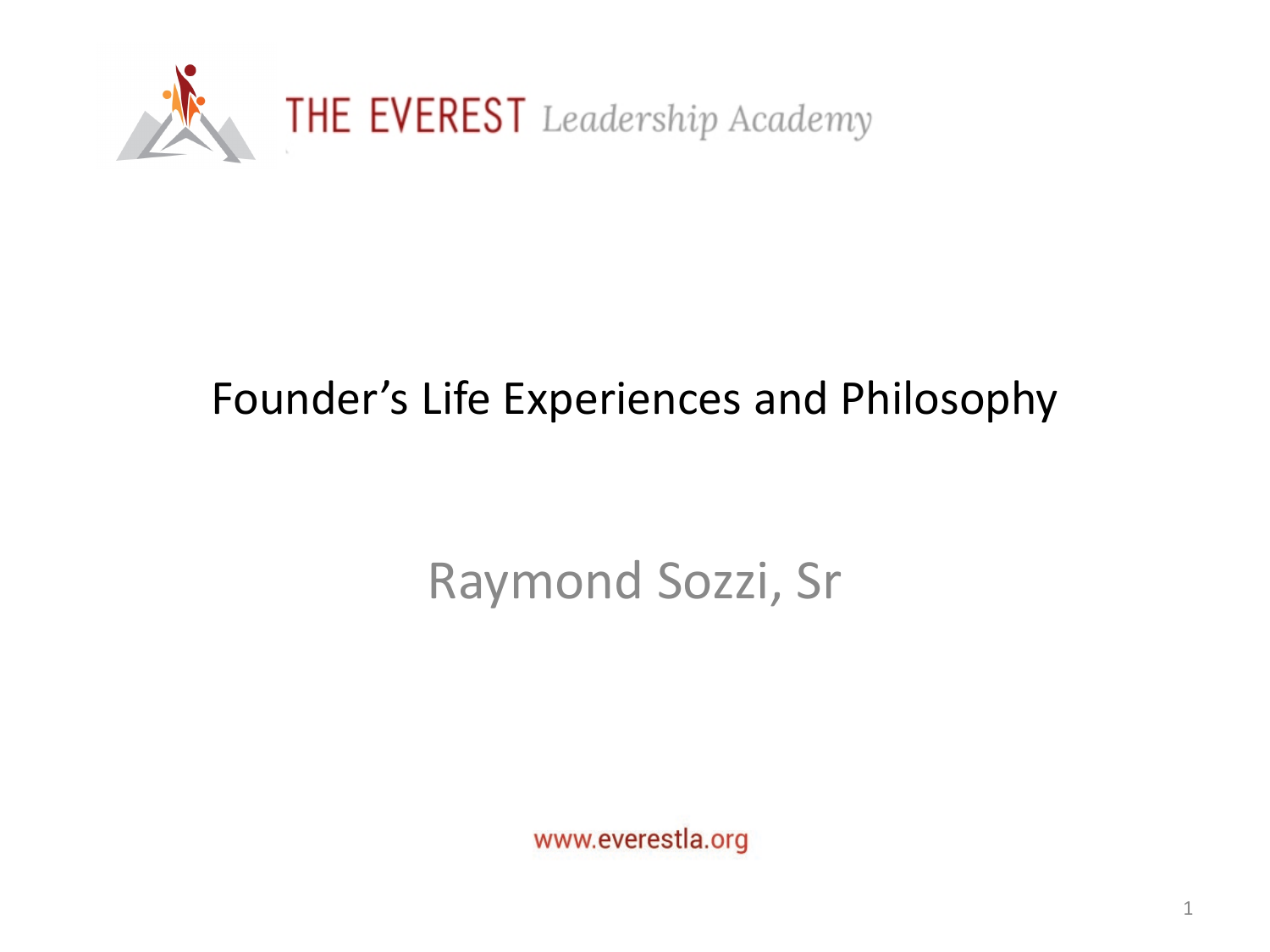

## *"People like Ray from humble means could learn what the highly credentialed know, but what Ray knows they could never learn"*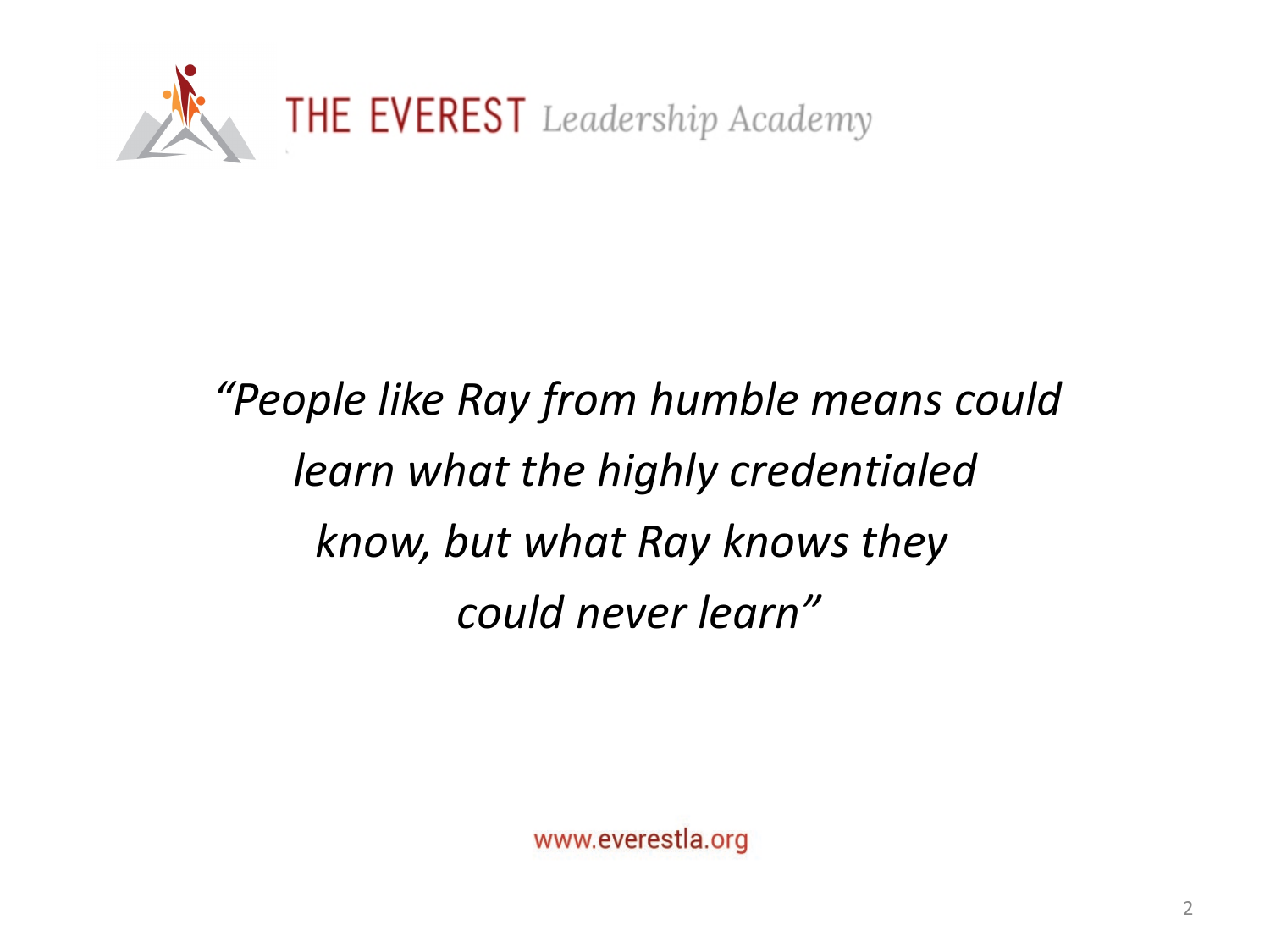

*"One day, a very prominent venture capitalist reached out to me and said, 'I really envy you, because you earned everything you have and I will never know how that feels"*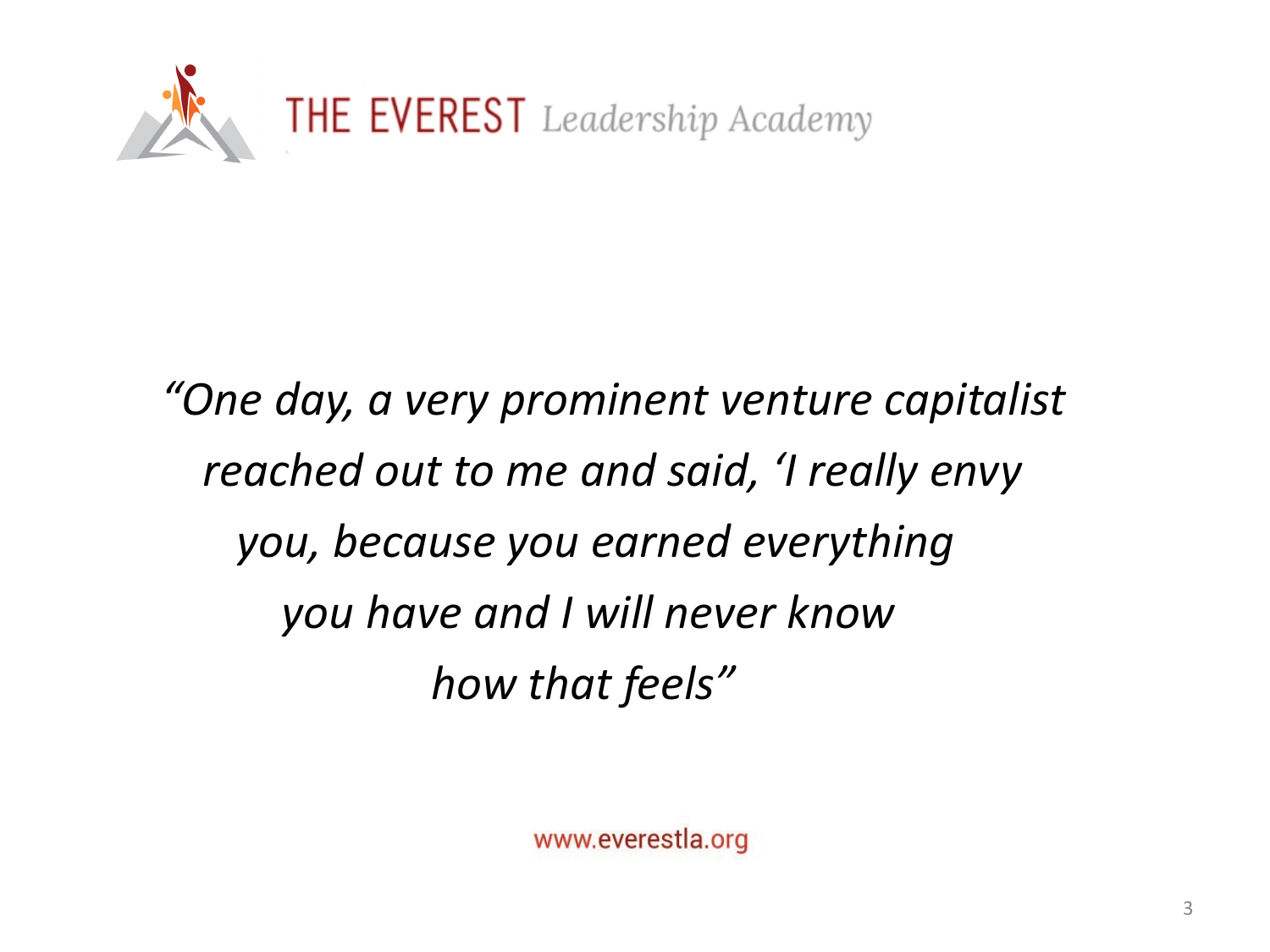

# *"Ambition is the lifeblood of human achievement. It is the catalyst that ignites daring achievers and converts the ordinary to the extraordinary"*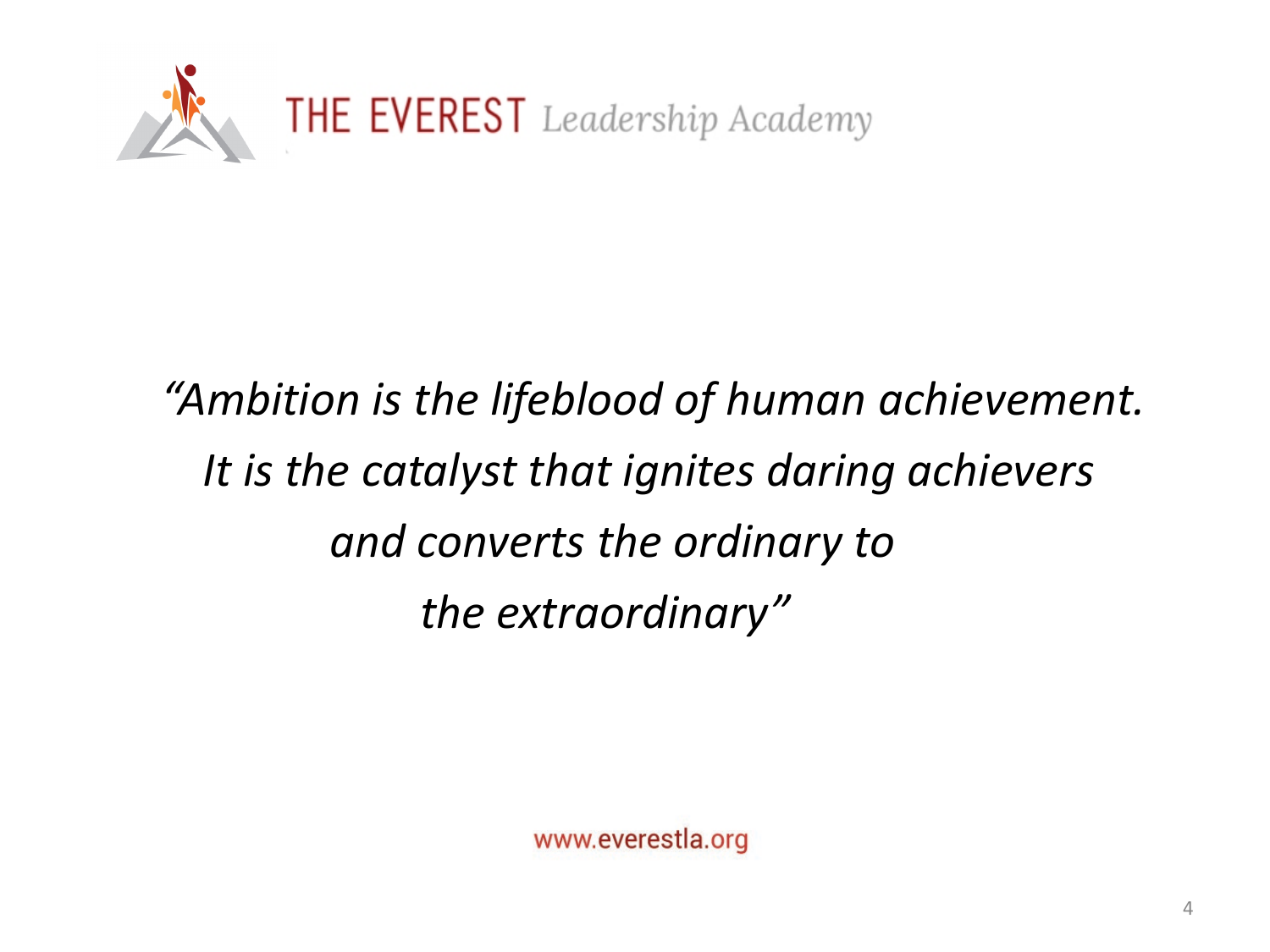

*"There is no elevator to success. You have to use the stairs. In other words you have to climb the mountain yourself, but you don't have to go it alone"*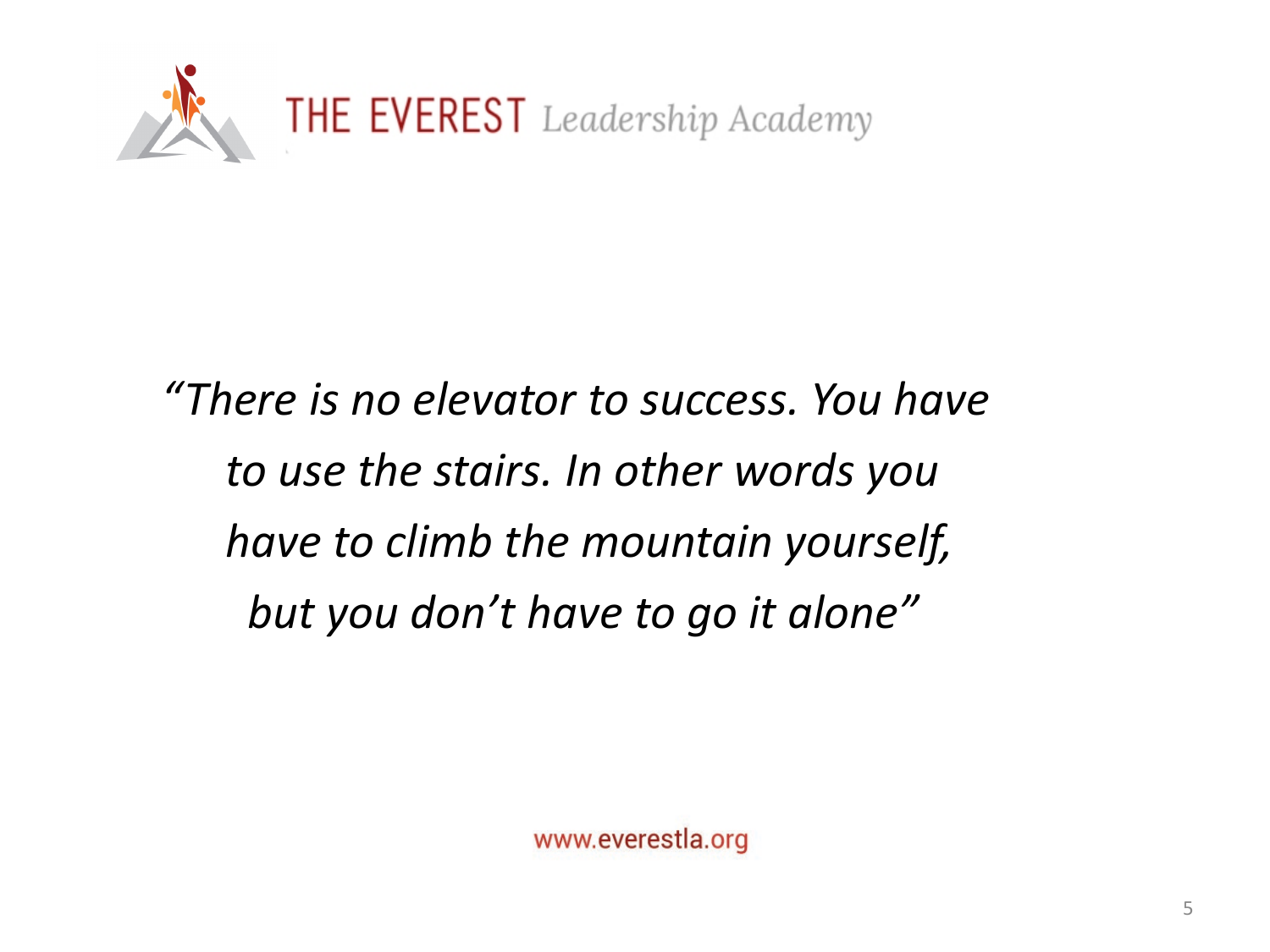

## *"You are not just a product of your environment and experiences – you're also a product of what you do with those experiences"*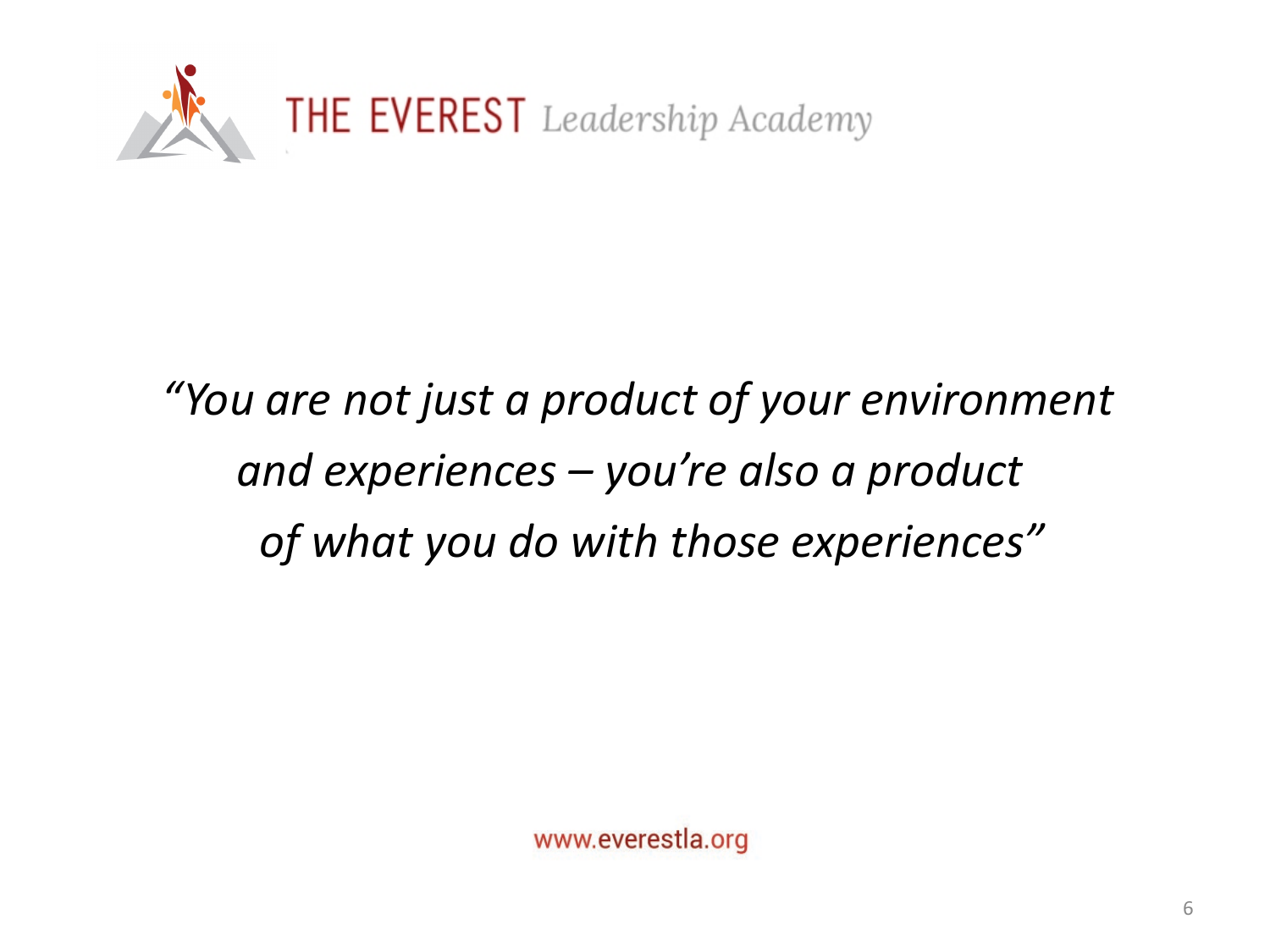

*Ability + Education X Effort X Attitude*

*= Success and Happiness*

#### *"Attitude is the most important"*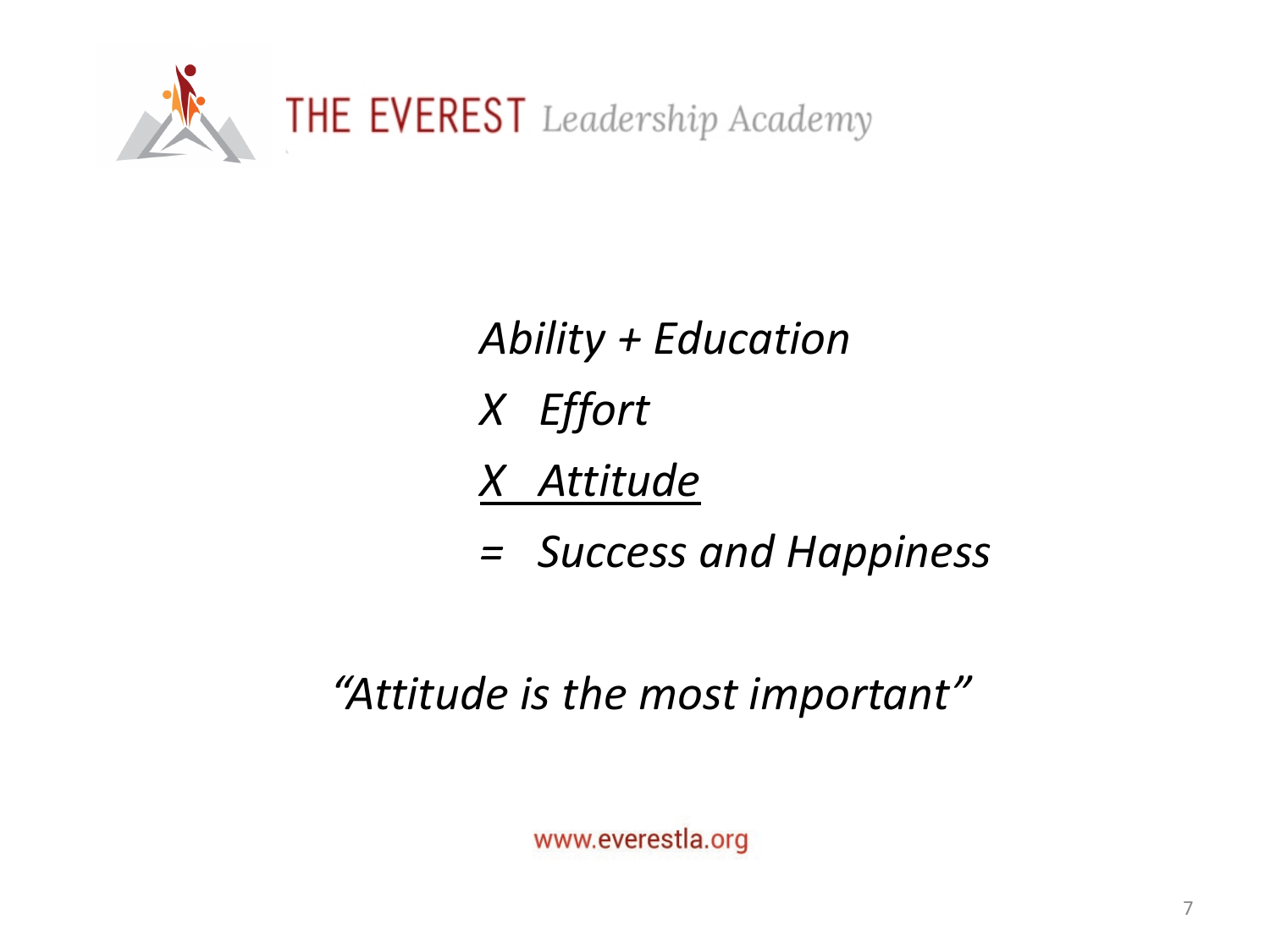

*"There are more important things than things. Longterm happiness doesn't come from things. People who focus their time, energies, and talents on acquiring and showing things too often take shortcuts to acquire them and skip the steps necessary to grow inside"*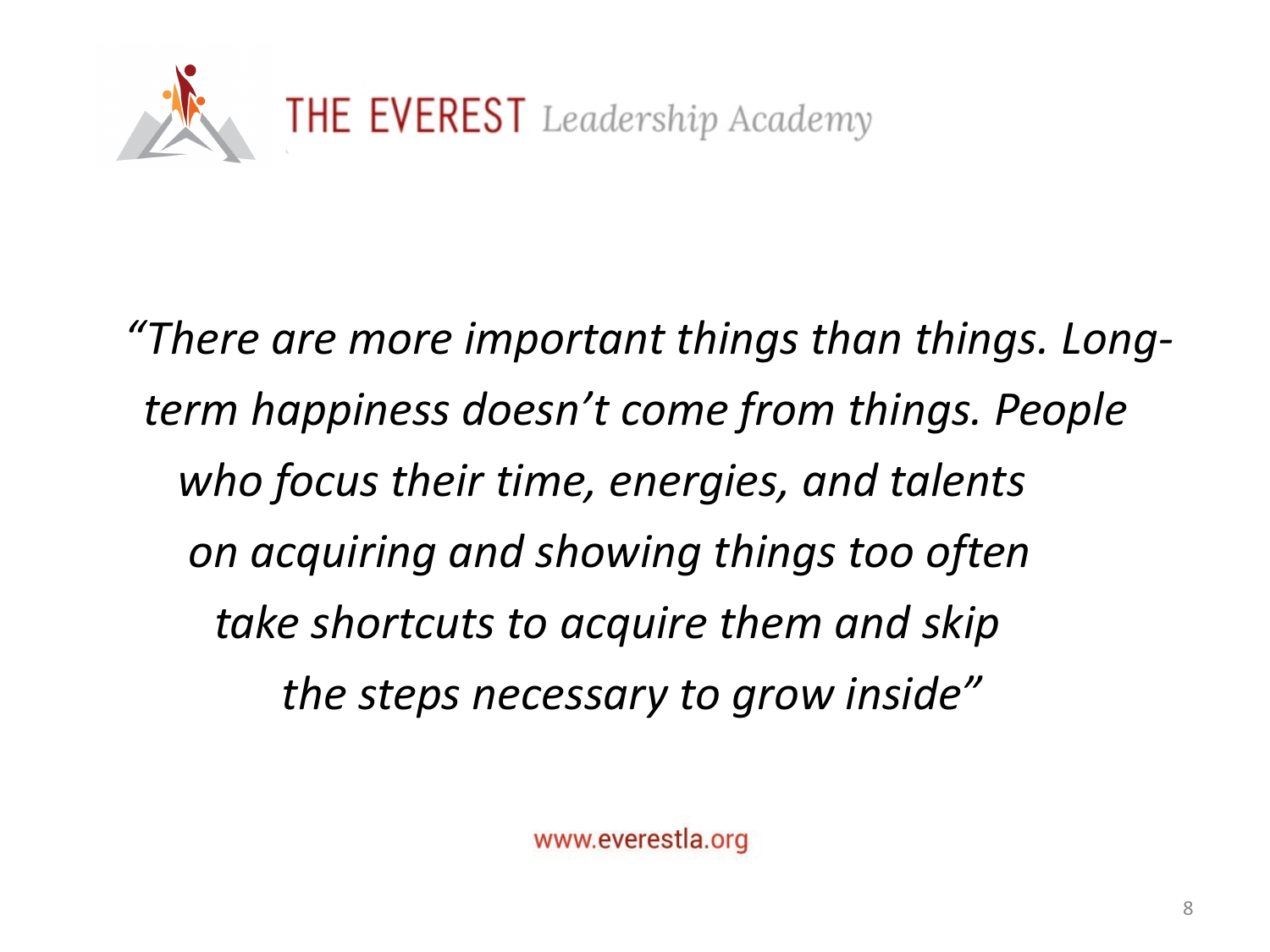

*"The early years are formative years and critical in defining one's future. A math teacher, attending Cardinal Hayes High School, and my cousin Raymond were inflection points and game changing events early on in my life. It probably made the difference in my career, quality of life, and ultimate success"*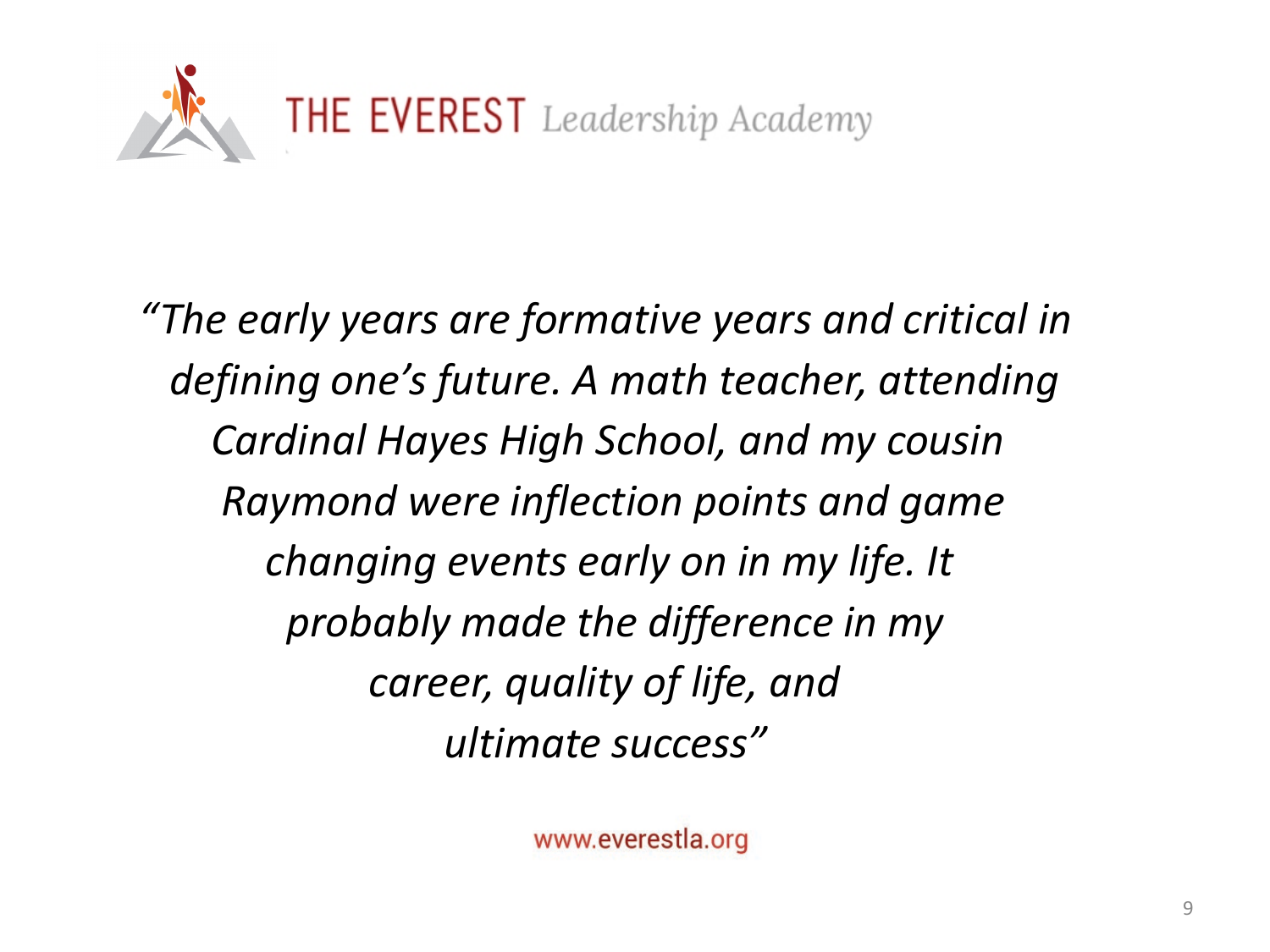

### *"Your handshake and smile are two of the greatest attributes to leadership. Must be a firm handshake and a caring smile"*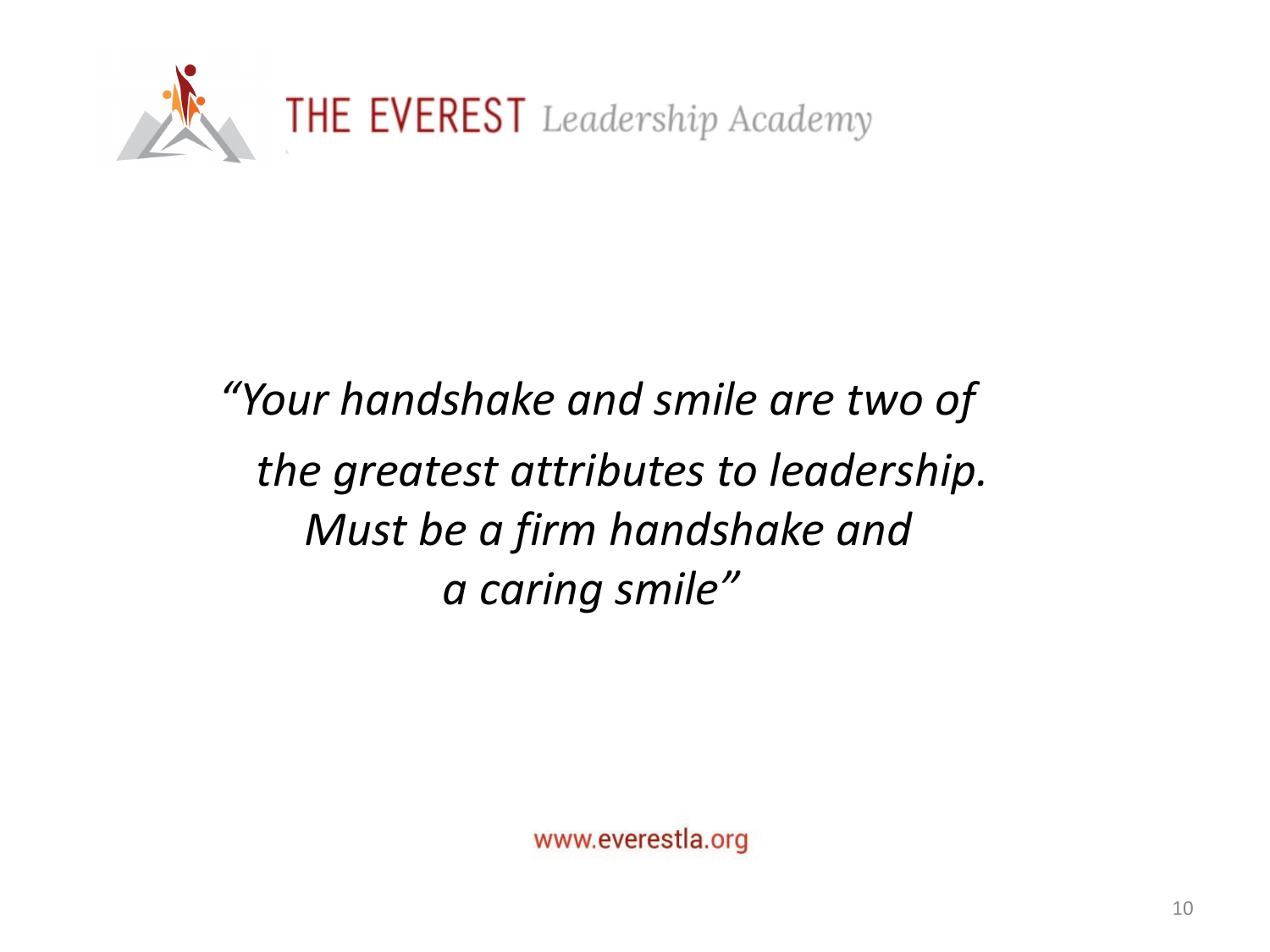

*"I loved to win and, at the same time, I was willing to accept the risks involved in losing. I've always possessed a strong desire for responsibility, goal persistence, self-confidence and tolerance"*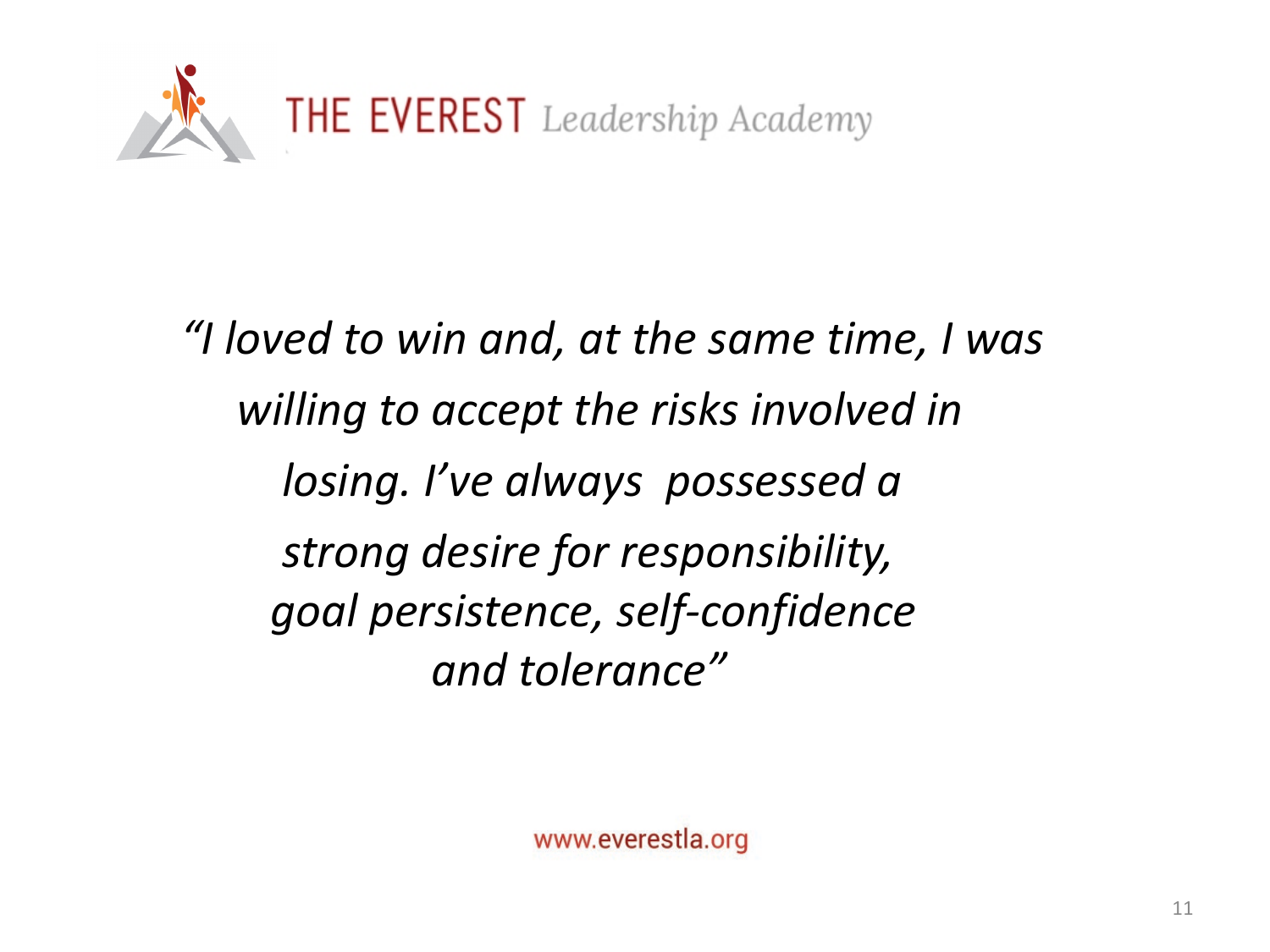

*"Ultimately, success in one's career and in life depends on how well you know yourself, what you value, and why you value it. I have always been optimistic about my life"*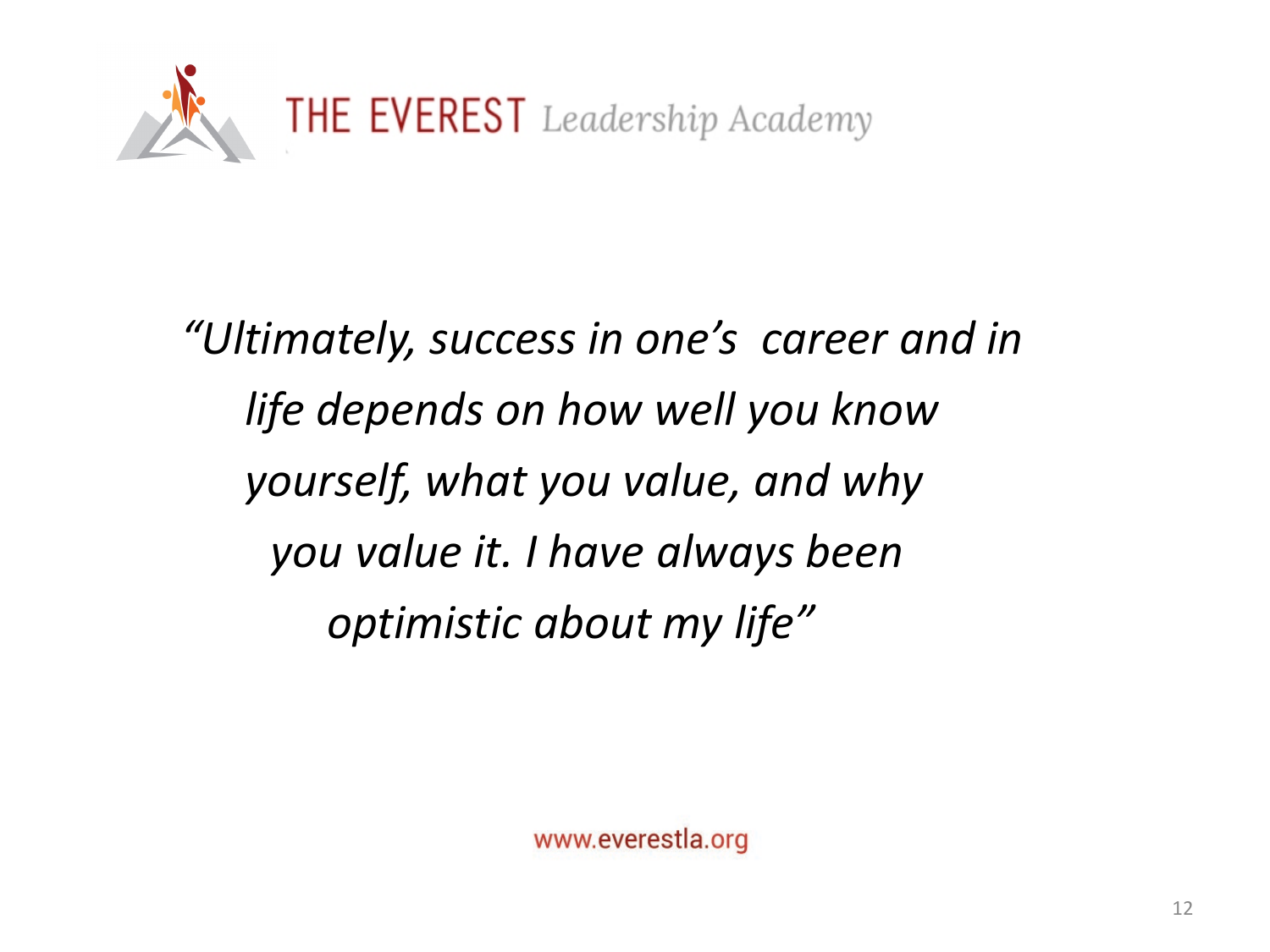

*"I never – ever – felt I was superior to or above anyone in the companies I led. In my view, we just had different titles and responsibilities. We all played important roles"*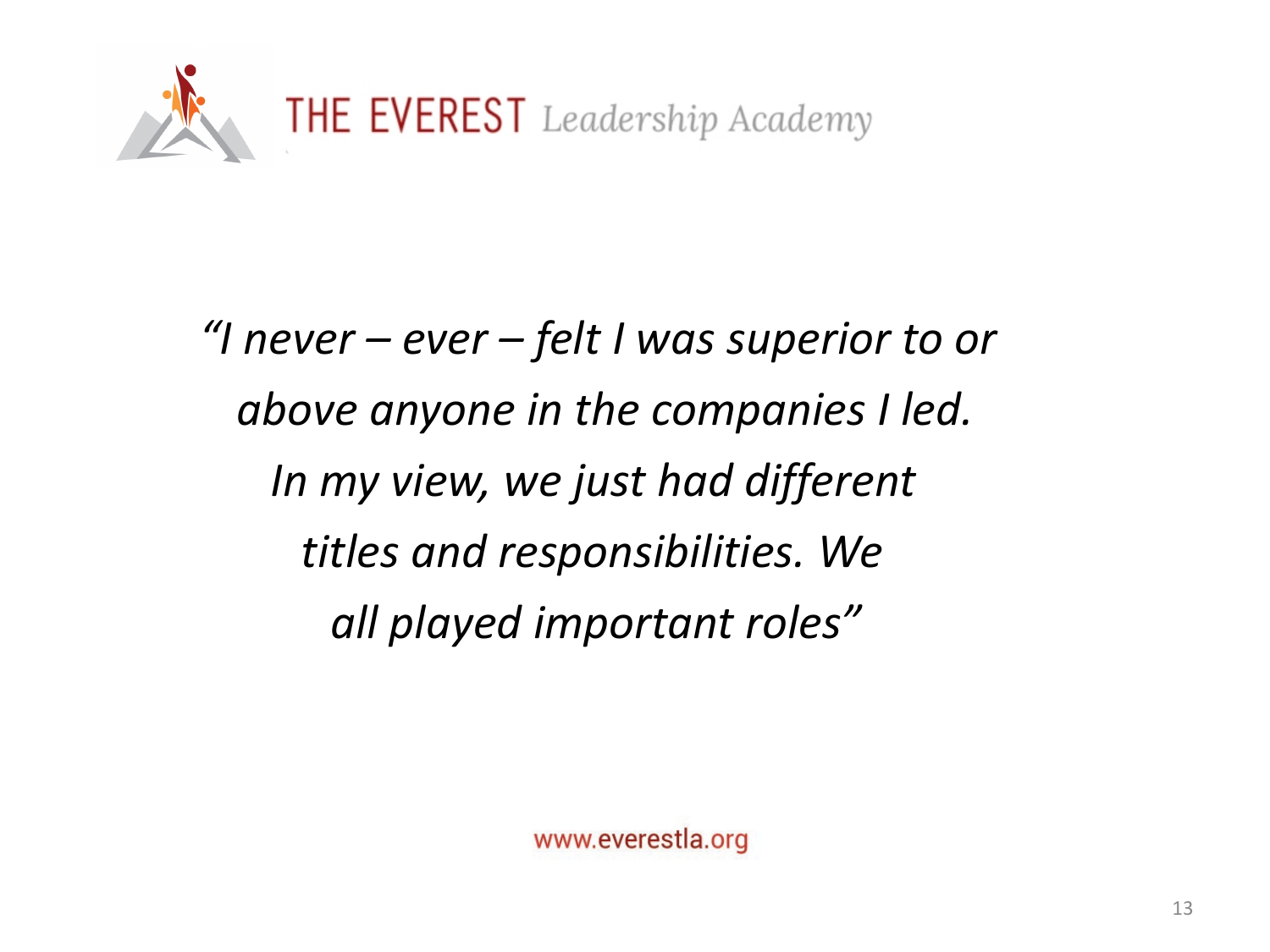

*"In bad times, I always took full responsibility for anything that went wrong. In good times, I preferred to pass around the praise"*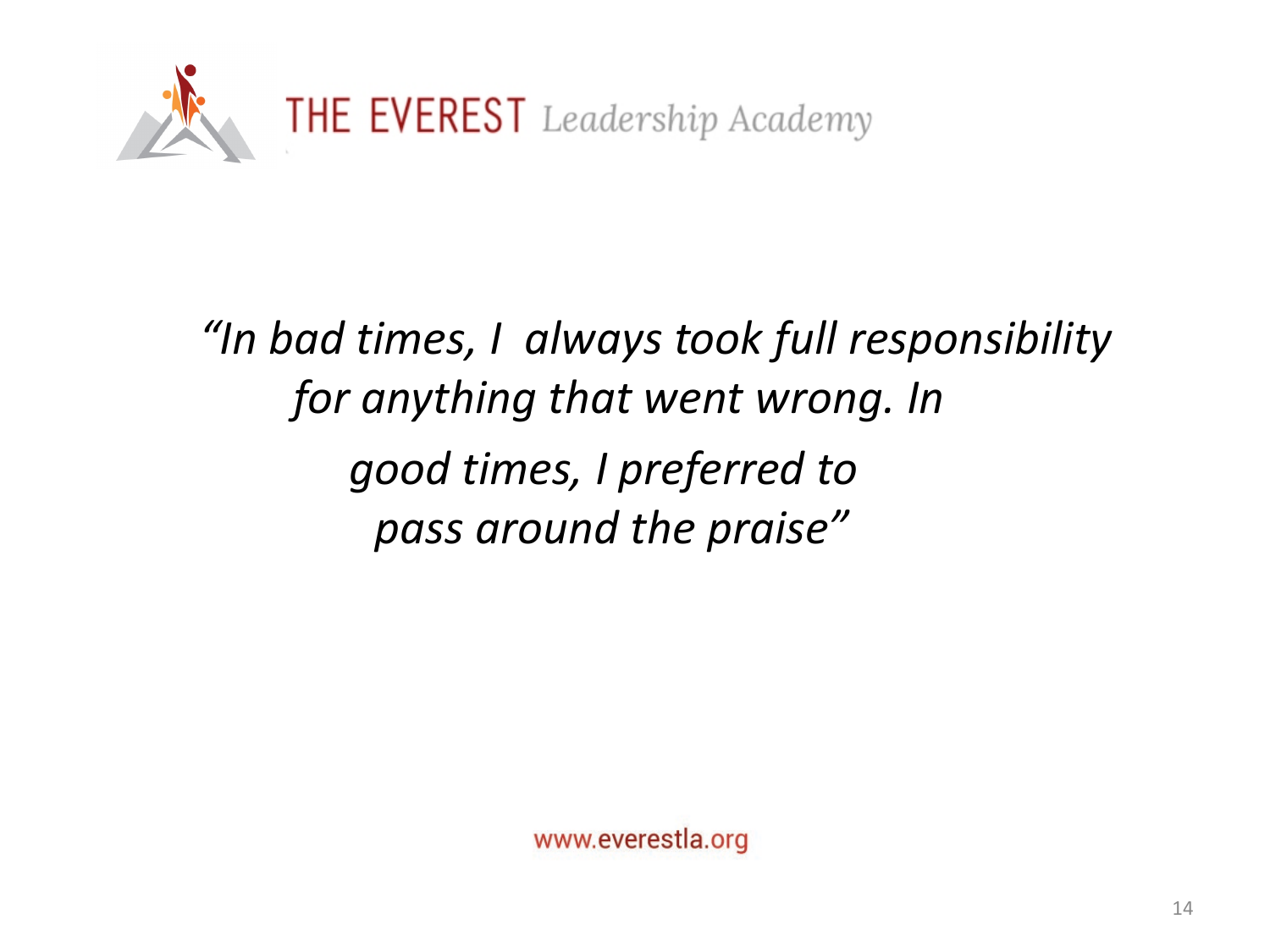

*"The measure of true character is not necessarily how we deal with the happy moments in life, but more importantly how we cope with the inevitable hardships and setbacks we will face"*